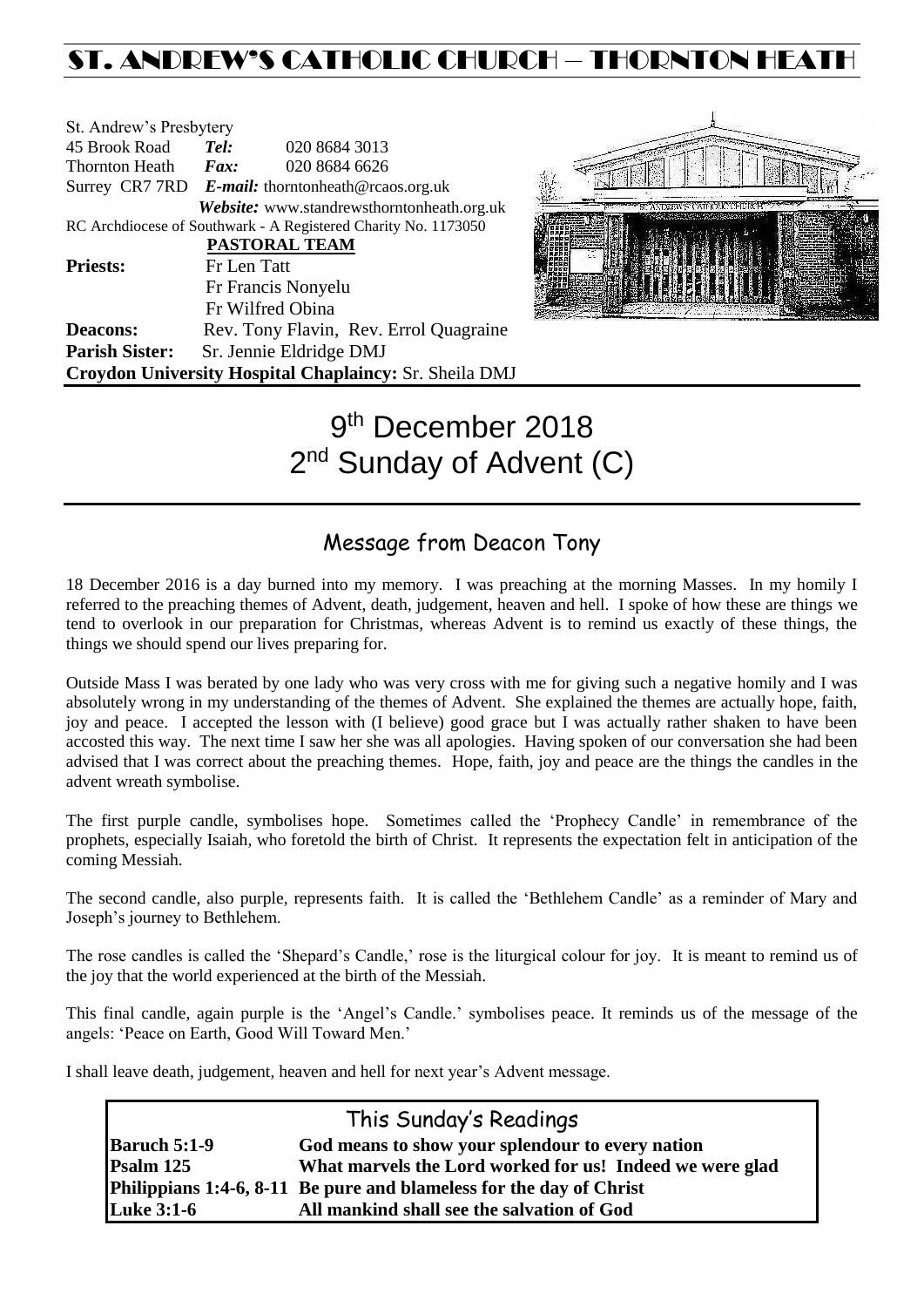### Diary for the Week

| Sunday 9 <sup>th</sup> December            |                                              | 6.00pm (Saturday) First Mass of Sunday    | Legion of Mary                                   |
|--------------------------------------------|----------------------------------------------|-------------------------------------------|--------------------------------------------------|
| 2 <sup>nd</sup> Sunday of Advent           |                                              |                                           |                                                  |
| (C)                                        | 9.30am                                       | Mass                                      | Private Intention                                |
|                                            | 11.30am                                      | Mass                                      | Henry Victoire RIP (Anniv)                       |
|                                            | 5.00pm                                       | <b>Rosary</b>                             |                                                  |
|                                            | $5.15 - 5.45$ pm                             | <b>Exposition and Benediction</b>         |                                                  |
|                                            | 6.00 <sub>pm</sub>                           | Mass                                      | Parishioners                                     |
|                                            | $7.00 - 9.00$ pm                             | <b>Charismatic Prayer Group</b>           |                                                  |
| Monday 10 <sup>th</sup> December           | 7.30am                                       | <b>Mass</b>                               | J. Okoroafor & Family                            |
| Is 35:1-10                                 | 10.00am                                      | <b>Funeral Mass</b>                       | Dorothy Gomes RIP                                |
| Lk 5:17-26                                 | $5.45 - 7.15$ pm                             | <b>Beavers (hall)</b>                     |                                                  |
|                                            | $7.00 - 8.00$ pm                             | <b>Parish Surgery</b>                     |                                                  |
|                                            | 7.00pm                                       | <b>Family Holy Hour</b>                   |                                                  |
|                                            | $7.30 - 9.00$ pm                             | Scouts (hall)                             |                                                  |
| Tuesday 11 <sup>th</sup> December          | 7.30am                                       | <b>Mass</b>                               | Mr Atimomo RIP                                   |
| St Damasus 1                               | 10.00am                                      | Mass                                      | Ron Hill RIP                                     |
| $Is 40:1-11$                               | 12noon                                       | <b>Funeral at Streatham Park</b>          |                                                  |
| Mt 18:12-14                                |                                              | <b>Cemetery: Denis Mannion RIP</b>        |                                                  |
|                                            | 6.30pm                                       | R.C.I.C.                                  |                                                  |
|                                            | 7.45pm                                       | R.C.I.A.                                  |                                                  |
| Wednesday 12 <sup>th</sup> December        | 7.30am                                       | Mass                                      | Mr Mgbemere RIP                                  |
| Our Lady of Guadalupe                      | 10.00am                                      | Mass                                      | Fr John Ehichioya RIP                            |
| Is 40:25-31                                | 2.00 <sub>pm</sub>                           | <b>Active Retirement Group</b>            |                                                  |
| Mt 11:28-30                                | 6.00pm                                       | <b>Lectio Divina Group (hall)</b>         |                                                  |
|                                            | 7.30pm                                       | <b>Legion of Mary (hall)</b>              |                                                  |
| Thursday 13 <sup>th</sup> December         | 7.30am                                       | Mass                                      | For the Suffering Souls RIP                      |
| St Lucy                                    | 10.00am                                      | Mass                                      | Mr C Nwafor RIP                                  |
| Is 41:13-20, Mt 11:11-15                   | $7.00 - 8.30$ pm                             | <b>Cubs (St James the Great)</b>          |                                                  |
|                                            |                                              |                                           |                                                  |
| Friday 14 <sup>th</sup> December           | 6.30am                                       | Mass                                      | For the Suffering Souls RIP                      |
| St John of the Cross                       | 10.00am                                      | <b>Funeral Mass</b>                       | John Porter RIP                                  |
| Is 48:17-19, Mt 11:16-19                   |                                              |                                           |                                                  |
| Saturday 15 <sup>th</sup> December         | 9.30am                                       | Mass                                      | Peter Pires & Piedade Fernandes RIP              |
| Eccl 48:1-4.9-11                           | $10.00 - 10.30$ am                           | <b>Confessions</b>                        |                                                  |
| Mt 17:10-13                                | $5.00 - 5.30$ pm                             | <b>Confessions</b>                        |                                                  |
|                                            | 6.00 <sub>pm</sub>                           | <b>First Mass of Sunday</b>               | Filipina D'Silva RIP (50th Anniv)                |
|                                            | $12 - 5.00$ pm                               | <b>St Andrew's children</b>               |                                                  |
|                                            |                                              | <b>Christmas parties</b>                  |                                                  |
| <b>Sunday 16th December</b>                | 9.30am                                       | <b>Mass</b>                               | Parishioners                                     |
| $3^{rd}$ Sunday of Advent                  | 11.30am                                      | Mass                                      | George Barrett RIP (Anniv)                       |
| (C)                                        | 3.30pm                                       | <b>Rehearsals Children's</b>              |                                                  |
|                                            |                                              | <b>Nativity</b>                           |                                                  |
|                                            | 5.00pm                                       | <b>Rosary</b>                             |                                                  |
|                                            | $5.15 - 5.45$ pm                             | <b>Exposition and Benediction</b>         |                                                  |
|                                            | 6.00 <sub>pm</sub>                           | <b>Mass</b>                               | D D'Souza                                        |
|                                            | 7.00 9.00pm                                  | <b>Choir practice (Church)</b>            |                                                  |
|                                            | $7.00 - 9.00$ pm                             | <b>Charismatic Prayer Group</b><br>(hall) |                                                  |
|                                            |                                              |                                           |                                                  |
|                                            |                                              | Money Matters                             |                                                  |
|                                            | <b>Collection Last Sunday</b>                |                                           | £1,697.00 (£1.69 per person)                     |
|                                            | Payment by Standing Order<br>Total offertory |                                           | £ 761.00<br>£2,458.00                            |
|                                            |                                              | Thank you for your generosity             |                                                  |
|                                            |                                              |                                           |                                                  |
| Altar Servers                              |                                              |                                           | Church Cleaners                                  |
| This week<br>Team 3<br>Next week<br>Team 1 |                                              |                                           | This week Judie's Crew<br>Next week Fifi's Group |

 $\overline{\phantom{a}}$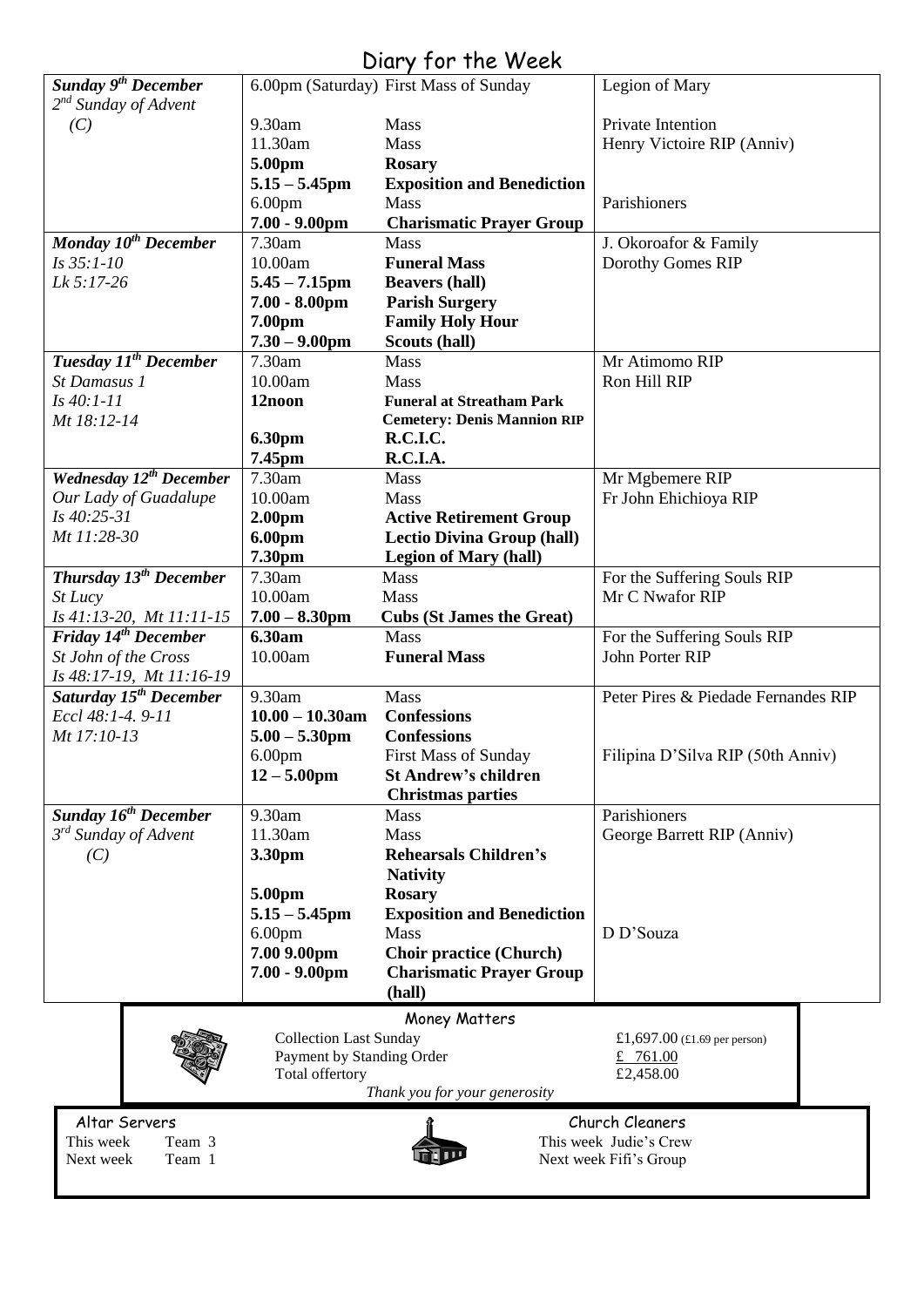### St. Andrew's Parish Notices

#### **WELCOME FR WILFRED**

We would like to welcome to St Andrew's Fr Wilfred Obina. Fr Wilfred will probably be known to many of you as he joins us from St Boniface in Tooting and he was also the hospital Chaplain at St George's Hospital for a while. Fr Wilfred is also the brother of Fr Denis Ocaya! We hope Fr Wilfred will be happy with us here at St Andrew's and as he joins us during a very busy period before Christmas, we are sure he will be made to feel very welcome by us all as he joins in our many celebrations.

#### **TOY SUNDAY THIS WEEKEND**

We are collecting toys to use as Christmas presents for disadvantaged children. Once again this year we are giving to St Anne's Community Centre in Vauxhall. We ask that you to bring in any toys to Masses this weekend,  $8<sup>th</sup>/9<sup>th</sup>$ December. The ages for the children are from 3 to 11 years. St Anne's would also be grateful for any wrapping paper but they do ask that you do not wrap the presents. Monica, the Centre Manager, from St Anne's Community Centre will be here and has asked Deacon Tony to speak on her behalf at the 9.30am Mass to talk about the work they do. We always have a great response and thank you for your continued support.

#### **THE GHANAIAN COMMUNITY**

The group will be meeting today Sunday  $9<sup>th</sup>$  December after the 11.30am Mass in the hall.

#### **FAMILY HOLY HOUR**

Once a month we have the Family Holy Hour during which time we are trying to strengthen our faith and love for the real presence of Jesus in the Blessed Sacrament. Scripture is read, hymns are sung, bidding prayers offered up and there is also a time of silence. Please join us in the Church on Monday,  $10^{th}$  December from 7.00 - 8.00pm, even if only for 10/15 minutes - it will bring a blessing on you, your family and our parish.

#### **FRIDAYS IN ADVENT**

Please note that the early Mass on each of the Fridays in Advent is at **6.30am** and not at 7.30am. Tea/coffee and croissants provided after Mass in the hall.

#### **ADVENT – JESSE TREE**

As the season of Advent begins we have placed our Jesse Tree on the Sanctuary. The Jesse tree helps us connect the custom of decorating Christmas trees to the events leading to Jesus' birth. The Jesse tree is also our Giving Tree and we ask all Parishioners to donate non-perishable food in the box provided through Advent. The SVP group will use our donations for those in need in the Parish. Thank you for your support.

#### **PRAYER AFTER MASS**

During Advent we are asking if people could be particularly aware of quiet in the Church after Mass, keeping our chatting to outside (or in the hall) to allow anyone who would like to spend a few minutes in quiet prayer and thanksgiving after Mass on Sundays.

#### **EUCHARISTIC MINISTERS: CONTACT DETAILS**

Can all Eucharistic ministers please send their contact details (full name, email address and telephone number) to the following email address [mc.saintandrewschurch@gmail.com.](mailto:mc.saintandrewschurch@gmail.com) We need to update our records and it shall assist us in sending out any necessary information as we prepare for the masses – thank you.

An *urgent* reminder also: Please can all Eucharistic Ministers let us know their availability for the Christmas period. Please can you send a note into the office with your availability – thank you.

#### **CHRISTMAS CARD AND COLLECTION**

Please take our Christmas card home with all the details of the services and Mass times over the Christmas period and take one too for anyone who might want the information.

Also available are envelopes for the Christmas offering which is personal to the Priests of the parish.

#### **ADVENT PENITENTIAL SERVICE**

In preparation for Christmas we have extra Confessions. Please see our Christmas card with details of the extra Confession times and we will be holding our Parish Penitential Service on Monday 17th December at 7.00pm.